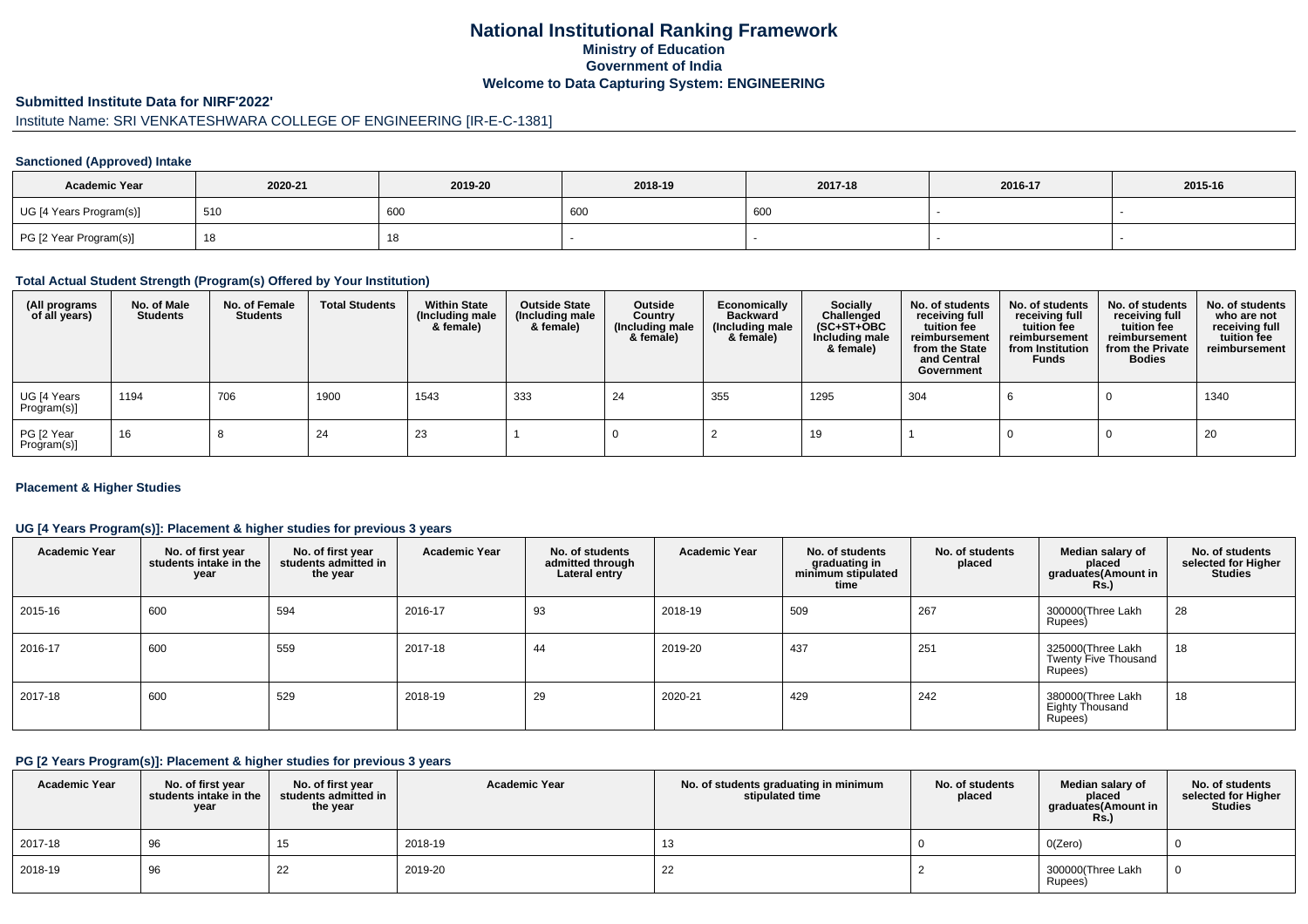| 2019-20 |  |  | 2020-21 |  |  | 300000(Three Lakh<br>Rupees | - 0 |
|---------|--|--|---------|--|--|-----------------------------|-----|
|---------|--|--|---------|--|--|-----------------------------|-----|

### **Ph.D Student Details**

| Ph.D (Student pursuing doctoral program till 2020-21 Students admitted in the academic year 2020-21 should not be entered here.) |                                                            |                       |         |  |  |  |  |
|----------------------------------------------------------------------------------------------------------------------------------|------------------------------------------------------------|-----------------------|---------|--|--|--|--|
|                                                                                                                                  |                                                            | <b>Total Students</b> |         |  |  |  |  |
| Full Time                                                                                                                        |                                                            |                       |         |  |  |  |  |
| Part Time                                                                                                                        |                                                            |                       |         |  |  |  |  |
|                                                                                                                                  | No. of Ph.D students graduated (including Integrated Ph.D) |                       |         |  |  |  |  |
|                                                                                                                                  | 2020-21                                                    | 2019-20               | 2018-19 |  |  |  |  |
| Full Time                                                                                                                        |                                                            |                       |         |  |  |  |  |
| Part Time                                                                                                                        |                                                            |                       |         |  |  |  |  |

## **Financial Resources: Utilised Amount for the Capital expenditure for previous 3 years**

| <b>Academic Year</b>                                                                                                                                                                      | 2020-21                                                                         | 2019-20                                                                                              | 2018-19                                                                               |
|-------------------------------------------------------------------------------------------------------------------------------------------------------------------------------------------|---------------------------------------------------------------------------------|------------------------------------------------------------------------------------------------------|---------------------------------------------------------------------------------------|
|                                                                                                                                                                                           | <b>Utilised Amount</b>                                                          | <b>Utilised Amount</b>                                                                               | <b>Utilised Amount</b>                                                                |
|                                                                                                                                                                                           |                                                                                 | Annual Capital Expenditure on Academic Activities and Resources (excluding expenditure on buildings) |                                                                                       |
| Library (Books, Journals and e-Resources only)                                                                                                                                            | 1759167 (Seventeen Lakhs Fifty Nine Thousand One Hundred<br>Sixty Seven Rupees) | 2989450 (Twenty Nine Lakhs Eighty Nine thousand Four<br>Hundred Fifty Rupees)                        | 1261201 (Twelve Lakhs Sixty One Thousand Two Hundred<br>One Rupees)                   |
| New Equipment and software for Laboratories                                                                                                                                               | 1080673 (Ten Lakhs Eighty Thousand Six Hundred Seventy<br>Three Rupees)         | 2447105 (Twenty Four Lakhs Forty Seven Thousand One<br>Hundred Five Rupees)                          | 5376327 (Fifty Three Lakhs Seventy Six Thousand Three<br>Hundred Twenty Seven Rupees) |
| <b>Engineering Workshops</b>                                                                                                                                                              | 0 (Zero)                                                                        | 0 (Zero)                                                                                             | 44185 (Forty Four Thousand One Hundred Eighty Five<br>Rupees)                         |
| Other expenditure on creation of Capital Assets (For setting up<br>classrooms, seminar hall, conference hall, library, Lab, Engg<br>workshops excluding expenditure on Land and Building) | 4903035 (Forty Nine Lakhs Three Thousand Thirty Five<br>Rupees)                 | 3388909 (Thirty Three Lakhs Eighty Eight Thousand Nine<br>Hundred Nine Rupees)                       | 6255819 (Sixty Two Lakhs Fifty Five Thousand Eight Hundred<br>Nineteen Rupees)        |

## **Financial Resources: Utilised Amount for the Operational expenditure for previous 3 years**

| <b>Academic Year</b>                                                                                                                                                                            | 2020-21                                                                                        | 2019-20                                                                                            | 2018-19                                                                               |  |  |  |  |
|-------------------------------------------------------------------------------------------------------------------------------------------------------------------------------------------------|------------------------------------------------------------------------------------------------|----------------------------------------------------------------------------------------------------|---------------------------------------------------------------------------------------|--|--|--|--|
|                                                                                                                                                                                                 | <b>Utilised Amount</b>                                                                         | <b>Utilised Amount</b>                                                                             | <b>Utilised Amount</b>                                                                |  |  |  |  |
| <b>Annual Operational Expenditure</b>                                                                                                                                                           |                                                                                                |                                                                                                    |                                                                                       |  |  |  |  |
| Salaries (Teaching and Non Teaching staff)                                                                                                                                                      | 96038976 (Nine Crores Sixty Lakhs Thirty Eight Thousand<br>Nine Hundred Seventy Six Rupees)    | 112139082 (Eleven Crores Twenty One Lakhs Thirty Nine<br>Thousand Eighty Two Rupees)               | 119307610 (Eleven Crores Ninety Three Lakhs Seven<br>Thousand Six Hundred Ten Rupees) |  |  |  |  |
| Maintenance of Academic Infrastructure or consumables and<br>other running expenditures (excluding maintenance of hostels<br>and allied services, rent of the building, depreciation cost, etc) | 12813783 (One Crore Twenty Eight Lakhs Thirteen Thousand<br>Seven Hundred Eighty Three Rupees) | 22974723 (Two Crores Twenty Nine Lakhs Seventy Four<br>Thousand Seven Hundred Twenty Three Rupees) | 9382173 (Ninety Three Lakhs Eighty Two Thousand One<br>Hundred Seventy Three Rupees   |  |  |  |  |
| Seminars/Conferences/Workshops                                                                                                                                                                  | 1200932 (Twelve Lakhs Nine Hundred Thirty Two rupees)                                          | 2212617 (Twenty Two Lakhs Twelve Thousand Six Hundred<br>Seventeen Rupees)                         | 1124899 (Eleven Lakhs Twenty Four Thousand Eight Hundred<br>Ninety Nine rupees)       |  |  |  |  |

**IPR**

| Calendar vear | 202 | 2019 | 2018 |
|---------------|-----|------|------|
|---------------|-----|------|------|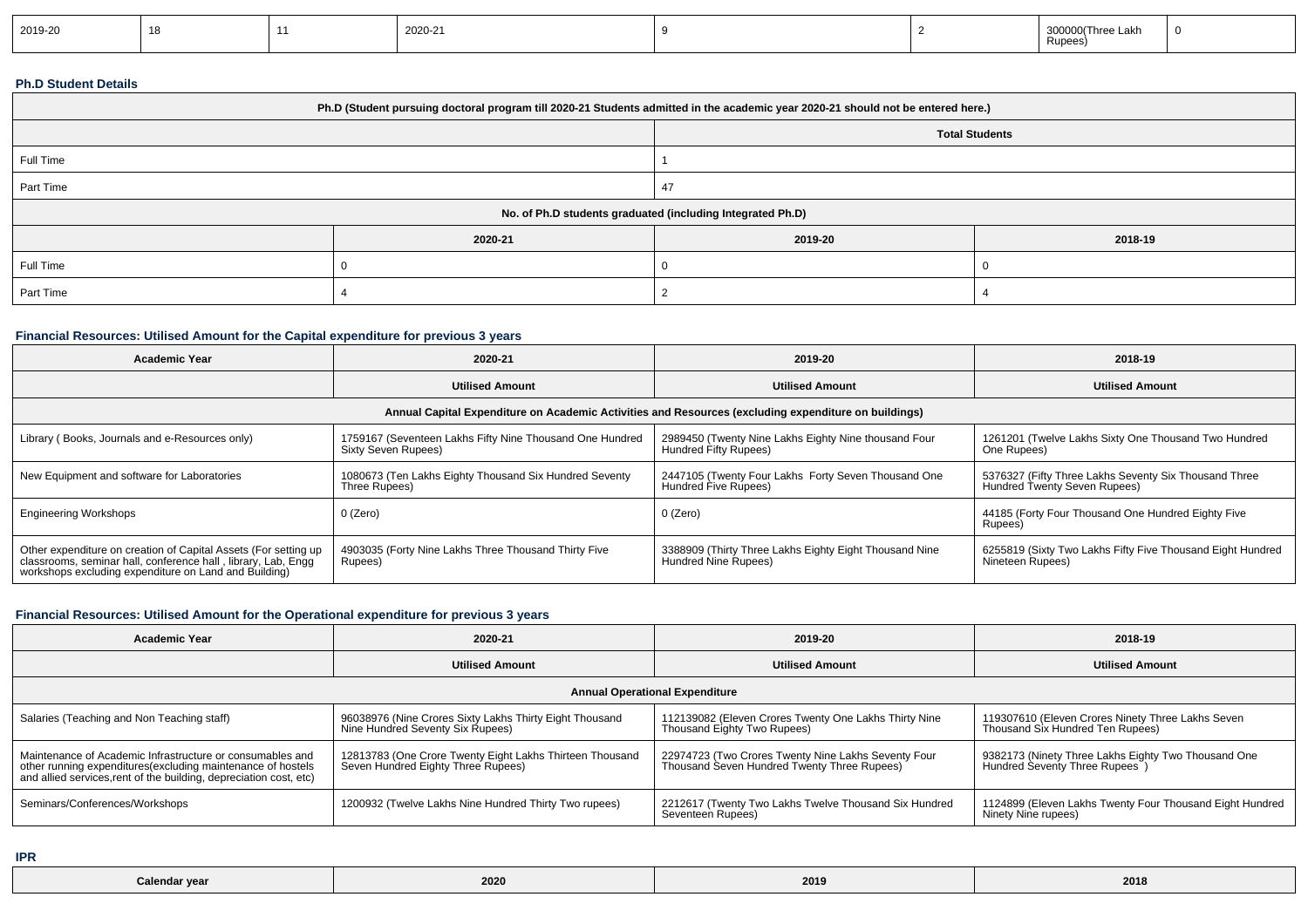| No. of Patents Published |  |  |
|--------------------------|--|--|
| No. of Patents Granted   |  |  |

### **Sponsored Research Details**

| <b>Financial Year</b>                    | 2020-21                            | 2019-20                                        | 2018-19                                                                         |
|------------------------------------------|------------------------------------|------------------------------------------------|---------------------------------------------------------------------------------|
| Total no. of Sponsored Projects          | -28                                | 32                                             | 33                                                                              |
| Total no. of Funding Agencies            |                                    |                                                |                                                                                 |
| Total Amount Received (Amount in Rupees) | 1500800                            | 4114060                                        | 15551643                                                                        |
| Amount Received in Words                 | Fifteen Lakhs Eight Hundred Rupees | Forty One Lakhs Fourteen Thousand Sixty Rupees | One Crore Fifty Five Lakhs Fifty One Thousand Six Hundred<br>Forty Three Rupees |

## **Consultancy Project Details**

| <b>Financial Year</b>                    | 2020-21                                          | 2019-20                                                           | 2018-19                                           |
|------------------------------------------|--------------------------------------------------|-------------------------------------------------------------------|---------------------------------------------------|
| Total no. of Consultancy Projects        |                                                  | ΊU                                                                | 19                                                |
| Total no. of Client Organizations        |                                                  |                                                                   | 18                                                |
| Total Amount Received (Amount in Rupees) | 39712                                            | 139772                                                            | 256800                                            |
| Amount Received in Words                 | Thirty Nine Thousand Seven Hundred Twelve Rupees | One Lakh Thirty Nine Thousand Seven Hundred Seventy Two<br>Rupees | Two lakhs Fifty Six Thousand Eight Hundred Rupees |

### **PCS Facilities: Facilities of physically challenged students**

| 1. Do your institution buildings have Lifts/Ramps?                                                                                                         | Yes, more than 80% of the buildings |
|------------------------------------------------------------------------------------------------------------------------------------------------------------|-------------------------------------|
| 2. Do your institution have provision for walking aids, including wheelchairs and transportation from one building to another for<br>handicapped students? | Yes                                 |
| 3. Do your institution buildings have specially designed toilets for handicapped students?                                                                 | Yes, more than 80% of the buildings |

# **Faculty Details**

| <b>Srno</b> | Name              | Age | Designation                                         | Gender | Qualification | <b>Experience (In</b><br>Months) | <b>Currently working</b><br>with institution? | <b>Joining Date</b> | <b>Leaving Date</b>      | <b>Association type</b> |
|-------------|-------------------|-----|-----------------------------------------------------|--------|---------------|----------------------------------|-----------------------------------------------|---------------------|--------------------------|-------------------------|
|             | Chethan C         | 34  | <b>Assistant Professor</b>                          | Male   | M.Tech        | 102                              | Yes                                           | 23-01-2015          | --                       | Regular                 |
|             | Maria Navin J R   | 38  | <b>Assistant Professor</b>                          | Male   | M.E.          | 190                              | Yes                                           | 06-02-2006          | --                       | Regular                 |
|             | Pankaja R         | 38  | <b>Assistant Professor</b>                          | Female | M.Tech        | 144                              | Yes                                           | 02-01-2013          | $\overline{\phantom{a}}$ | Regular                 |
|             | Shoba M           | 39  | Professor                                           | Female | Ph.D          | 186                              | No                                            | 18-07-2011          | 30-09-2021               | Regular                 |
|             | Aruna T M         | 32  | <b>Assistant Professor</b>                          | Female | M.Tech        | 96                               | Yes                                           | 14-07-2014          | $\sim$                   | Regular                 |
| 6           | Suresha           | 62  | Dean / Principal /<br>Director / Vice<br>Chancellor | Male   | Ph.D          | 474                              | No                                            | 01-08-2013          | 31-03-2021               | Regular                 |
|             | M S Satyanarayana | 35  | <b>Assistant Professor</b>                          | Male   | M.Tech        | 144                              | Yes                                           | 23-07-2014          | $\sim$                   | Regular                 |
|             | Guruprasad Y K    | 31  | <b>Assistant Professor</b>                          | Male   | M.Tech        | 78                               | Yes                                           | 23-01-2015          | $\sim$                   | Regular                 |
|             | Raghavendra S N   | 32  | <b>Assistant Professor</b>                          | Male   | M.Tech        | 84                               | No                                            | 14-07-2014          | 15-02-2021               | Regular                 |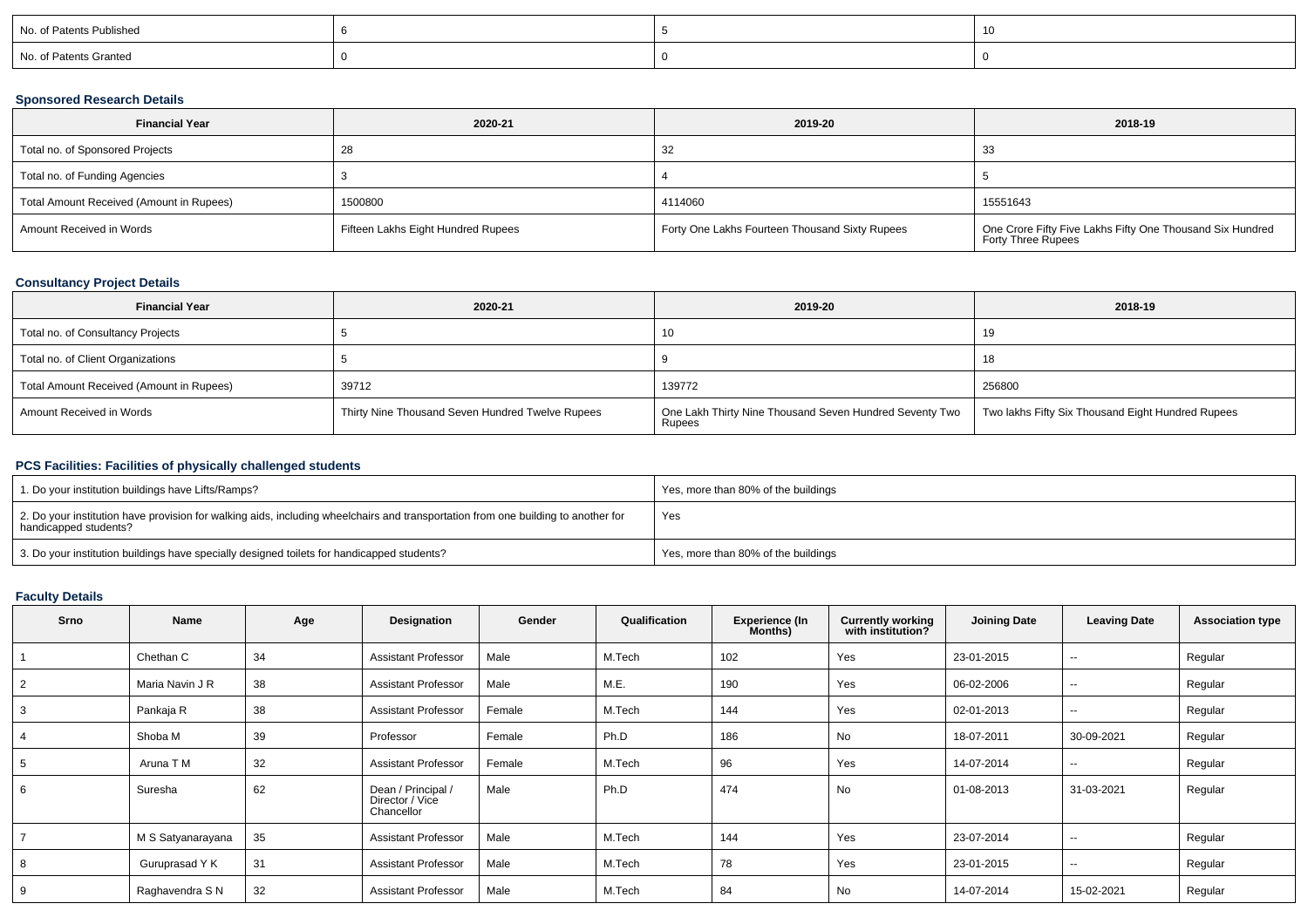| 10 | Kulkarni Varsha V           | 46     | <b>Assistant Professor</b> | Female | M.Tech | 212    | Yes        | 23-07-2009 | $\sim$                   | Regular |
|----|-----------------------------|--------|----------------------------|--------|--------|--------|------------|------------|--------------------------|---------|
| 11 | Srinivasa G                 | 33     | <b>Assistant Professor</b> | Male   | M.Tech | 106    | Yes        | 24-09-2013 | $\sim$                   | Regular |
| 12 | Abhilash D C                | 31     | <b>Assistant Professor</b> | Male   | M.Tech | 96     | Yes        | 14-07-2014 | $\sim$                   | Regular |
| 13 | Sushank R                   | 30     | <b>Assistant Professor</b> | Male   | M.Tech | 61     | Yes        | 24-07-2017 | Ξ.                       | Regular |
| 14 | Suresh P                    | 43     | <b>Assistant Professor</b> | Male   | M.E.   | 200    | Yes        | 09-05-2011 | $\overline{\phantom{a}}$ | Regular |
| 15 | Renuka R Patil              | 41     | <b>Assistant Professor</b> | Female | Ph.D   | 132    | No         | 15-07-2013 | 22-03-2021               | Regular |
| 16 | Archana M                   | 35     | <b>Assistant Professor</b> | Female | M.Tech | 138    | Yes        | 23-07-2012 | $\sim$                   | Regular |
| 17 | Murali Mohan B M            | 32     | <b>Assistant Professor</b> | Male   | M.Tech | 96     | Yes        | 14-07-2014 | $\sim$                   | Regular |
| 18 | Sanjeev C<br>Lingareddy     | 49     | Professor                  | Male   | Ph.D   | 290    | Yes        | 05-06-2017 | $\sim$                   | Regular |
| 19 | Sridevi N                   | 42     | <b>Assistant Professor</b> | Female | M.Tech | 180    | Yes        | 17-09-2018 | $\sim$                   | Regular |
| 20 | Pallavi R                   | 31     | <b>Assistant Professor</b> | Female | M.Tech | 94     | Yes        | 17-02-2016 |                          | Regular |
| 21 | Lochan B                    | 33     | <b>Assistant Professor</b> | Male   | M.Tech | 114    | No         | 20-07-2015 | 02-09-2021               | Regular |
| 22 | Sumangala B                 | 36     | <b>Assistant Professor</b> | Female | M.Tech | 142    | Yes        | 25-01-2016 |                          | Regular |
| 23 | Parvathi C                  | 39     | Associate Professor        | Female | Ph.D   | 198    | No         | 29-11-2017 | 14-07-2021               | Regular |
| 24 | Venkatgiri J                | 41     | <b>Assistant Professor</b> | Male   | M.E.   | 174    | Yes        | 01-02-2011 | $\sim$                   | Regular |
| 25 | Lokesh M                    | 37     | <b>Assistant Professor</b> | Male   | M.Tech | 132    | Yes        | 08-03-2013 | --                       | Regular |
| 26 | Prakasha G                  | 48     | <b>Assistant Professor</b> | Male   | M.Tech | 334    | Yes        | 27-07-2009 | $\overline{\phantom{a}}$ | Regular |
| 27 | Shwetha Shetty M R          | 29     | <b>Assistant Professor</b> | Female | M.Tech | 72     | No         | 01-02-2017 | 24-05-2021               | Regular |
| 28 | Latha M S                   | 42     | Professor                  | Female | Ph.D   | 216    | Yes        | 01-08-2005 |                          | Regular |
| 29 | Anil Kumar M S              | 31     | <b>Assistant Professor</b> | Male   | M.Tech | 72     | Yes        | 01-02-2017 | $\sim$                   | Regular |
| 30 | Priyanka S                  | 30     | <b>Assistant Professor</b> | Female | M.Tech | 88     | Yes        | 01-08-2014 | $\sim$                   | Regular |
| 31 | Aravindan S                 | 28     | <b>Assistant Professor</b> | Male   | M.E.   | 62     | Yes        | 22-07-2016 | $\sim$                   | Regular |
| 32 | Revanasiddappa<br>Madihalli | 33     | <b>Assistant Professor</b> | Male   | M.Tech | 106    | Yes        | 12-01-2015 | $\sim$                   | Regular |
| 33 | Harish K R                  | 32     | <b>Assistant Professor</b> | Male   | M.Tech | 109    | Yes        | 09-07-2013 | $\sim$                   | Regular |
| 34 | Ramya P                     | 32     | <b>Assistant Professor</b> | Female | M.Tech | 96     | Yes        | 11-08-2014 | $\sim$                   | Regular |
| 35 | Suresha D B                 | $33\,$ | Assistant Professor        | Male   | M.Tech | $98\,$ | Yes        | 01-09-2015 |                          | Regular |
| 36 | Murugesh<br>Dodakundi       | 34     | <b>Assistant Professor</b> | Male   | M.Tech | 84     | Yes        | 23-07-2018 | $\overline{\phantom{a}}$ | Regular |
| 37 | Vijayashree R<br>Budyal     | 50     | Professor                  | Female | Ph.D   | 324    | Yes        | 01-02-2014 | ш.                       | Regular |
| 38 | Basavaraja R                | 34     | <b>Assistant Professor</b> | Male   | M.Tech | 108    | Yes        | 21-08-2017 | ω.                       | Regular |
| 39 | Sarvesh Araballi            | $33\,$ | <b>Assistant Professor</b> | Male   | M.E.   | 98     | Yes        | 15-07-2013 | $\overline{\phantom{a}}$ | Regular |
| 40 | <b>B</b> Kursheed           | 39     | Assistant Professor        | Female | M.Tech | 196    | Yes        | 24-07-2016 | $\sim$                   | Regular |
| 41 | Deepa KR                    | $34\,$ | Assistant Professor        | Female | M.Tech | 132    | ${\sf No}$ | 01-02-2019 | 31-08-2021               | Regular |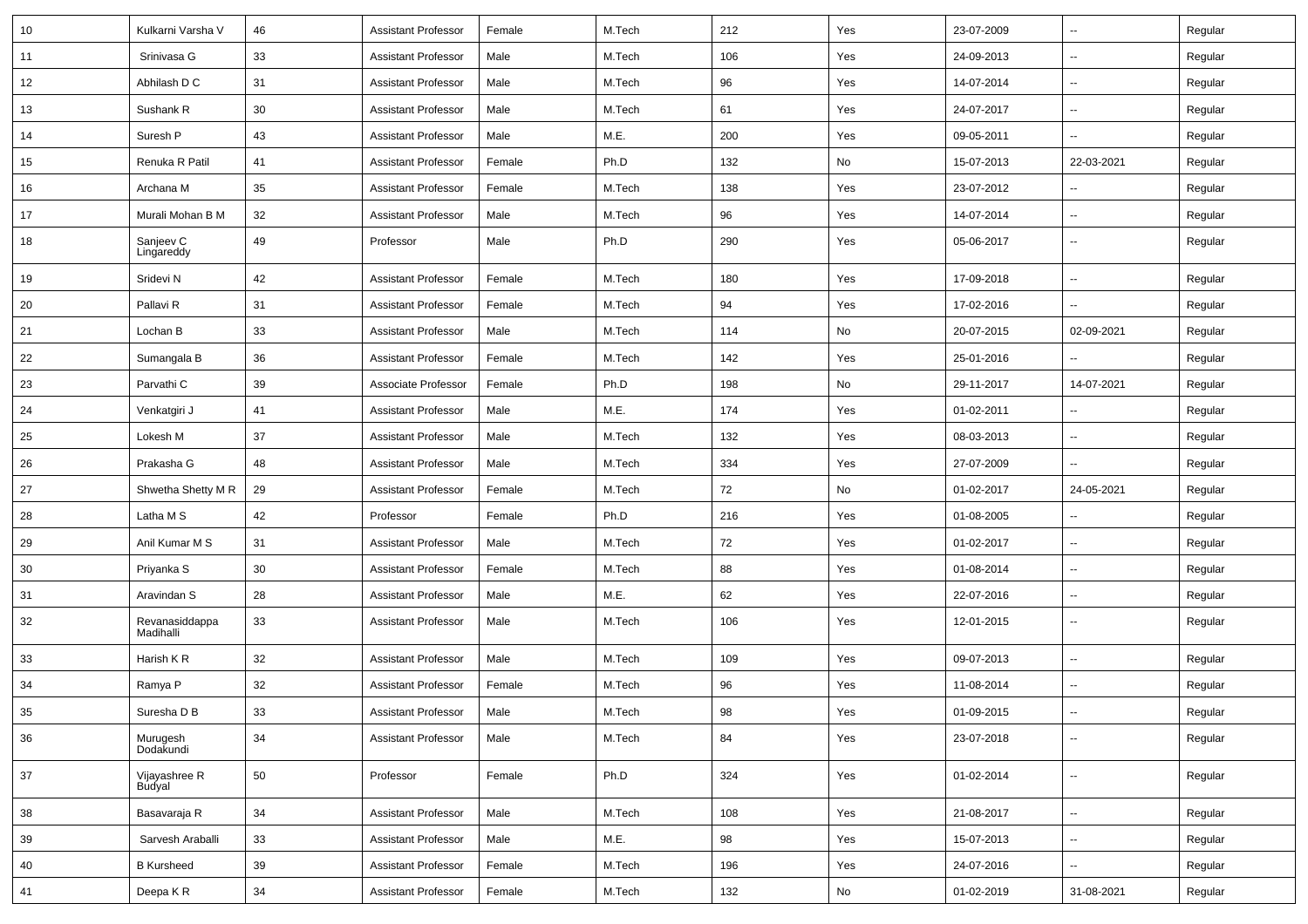| 42 | Ahmed Ejaz fazal              | 31 | <b>Assistant Professor</b>                          | Male   | M.E.   | 90  | Yes | 16-08-2017 | $\overline{\phantom{a}}$ | Regular |
|----|-------------------------------|----|-----------------------------------------------------|--------|--------|-----|-----|------------|--------------------------|---------|
| 43 | Chandrashekhar S Y            | 29 | <b>Assistant Professor</b>                          | Male   | M.Tech | 73  | Yes | 27-07-2016 | ⊶.                       | Regular |
| 44 | Sunil Kumar KN                | 35 | <b>Assistant Professor</b>                          | Male   | M.Tech | 130 | Yes | 28-01-2011 | $\sim$                   | Regular |
| 45 | Naveen Kumar B M              | 31 | <b>Assistant Professor</b>                          | Male   | M.Tech | 88  | Yes | 01-08-2014 | -−                       | Regular |
| 46 | Madhu K A                     | 28 | <b>Assistant Professor</b>                          | Male   | M.Tech | 65  | No  | 08-08-2016 | 02-07-2021               | Regular |
| 47 | Naveena H S                   | 32 | <b>Assistant Professor</b>                          | Male   | M.Tech | 99  | No  | 19-07-2013 | 30-11-2021               | Regular |
| 48 | Rajendra Prasad P             | 35 | <b>Assistant Professor</b>                          | Male   | M.Tech | 130 | No  | 27-01-2011 | 03-12-2021               | Regular |
| 49 | Atmanand Anekivi              | 33 | <b>Assistant Professor</b>                          | Male   | M.Tech | 99  | Yes | 22-07-2013 | --                       | Regular |
| 50 | Manoj V                       | 31 | <b>Assistant Professor</b>                          | Male   | M.Tech | 77  | No  | 01-02-2017 | 24-05-2021               | Regular |
| 51 | Swapna CH                     | 38 | <b>Assistant Professor</b>                          | Female | M.Tech | 159 | Yes | 15-07-2010 |                          | Regular |
| 52 | Mahesh K V                    | 29 | <b>Assistant Professor</b>                          | Male   | M.Tech | 49  | Yes | 16-08-2017 | -−                       | Regular |
| 53 | Shivashankar S                | 42 | Professor                                           | Male   | Ph.D   | 258 | No  | 28-08-2014 | 30-08-2021               | Regular |
| 54 | Santosh Kumar S               | 37 | <b>Assistant Professor</b>                          | Male   | M.Tech | 181 | Yes | 27-07-2009 |                          | Regular |
| 55 | Sarala T                      | 32 | <b>Assistant Professor</b>                          | Female | M.Tech | 99  | Yes | 20-07-2015 | ⊷.                       | Regular |
| 56 | Arjunkumar G B                | 38 | <b>Assistant Professor</b>                          | Male   | M.Tech | 125 | Yes | 16-07-2014 | ⊷.                       | Regular |
| 57 | Keshavamurthy                 | 46 | Professor                                           | Male   | Ph.D   | 240 | No  | 05-02-2018 | 29-03-2021               | Regular |
| 58 | Sridhar NK                    | 41 | <b>Assistant Professor</b>                          | Male   | M.Tech | 96  | No  | 01-10-2013 | 30-09-2021               | Regular |
| 59 | Jijesh J J                    | 38 | Associate Professor                                 | Male   | Ph.D   | 170 | Yes | 18-07-2011 |                          | Regular |
| 60 | Satya Srikanth Palle          | 41 | <b>Assistant Professor</b>                          | Male   | Ph.D   | 216 | No  | 07-08-2013 | 31-12-2021               | Regular |
| 61 | Dileep Reddy Bolla            | 32 | <b>Assistant Professor</b>                          | Male   | Ph.D   | 135 | No  | 13-07-2012 | 11-10-2021               | Regular |
| 62 | Poornima G R                  | 47 | Dean / Principal /<br>Director / Vice<br>Chancellor | Female | Ph.D   | 252 | Yes | 21-08-2002 | --                       | Regular |
| 63 | Avinash J L                   | 31 | <b>Assistant Professor</b>                          | Male   | M.Tech | 96  | No  | 13-02-2017 | 31-08-2021               | Regular |
| 64 | Mahaveer Penna                | 37 | <b>Assistant Professor</b>                          | Male   | M.Tech | 159 | Yes | 20-01-2014 | $\sim$                   | Regular |
| 65 | Ravi Gatti                    | 32 | <b>Assistant Professor</b>                          | Male   | M.Tech | 97  | Yes | 30-08-2013 |                          | Regular |
| 66 | Swathi N                      | 28 | <b>Assistant Professor</b>                          | Female | M.Tech | 59  | No  | 08-12-2016 | 30-04-2021               | Regular |
| 67 | Nataraja N                    | 36 | Assistant Professor                                 | Male   | M.Tech | 90  | Yes | 02-07-2018 |                          | Regular |
| 68 | Suma T                        | 50 | Associate Professor                                 | Female | Ph.D   | 324 | Yes | 07-04-2019 | $\overline{\phantom{a}}$ | Regular |
| 69 | Prathima V R                  | 44 | Associate Professor                                 | Female | Ph.D   | 192 | Yes | 17-04-2019 | $\overline{\phantom{a}}$ | Regular |
| 70 | Srikanth S A                  | 33 | <b>Assistant Professor</b>                          | Male   | M.Tech | 112 | Yes | 01-07-2019 | Щ,                       | Regular |
| 71 | Sunil S                       | 35 | <b>Assistant Professor</b>                          | Male   | M.Tech | 161 | Yes | 23-07-2008 | Щ,                       | Regular |
| 72 | Raghvendra<br>Pranesh Nilugul | 31 | <b>Assistant Professor</b>                          | Male   | M.Tech | 108 | No  | 30-07-2013 | 19-08-2021               | Regular |
| 73 | Giriswamy B G                 | 42 | <b>Assistant Professor</b>                          | Male   | M.Tech | 216 | Yes | 17-08-2017 | --                       | Regular |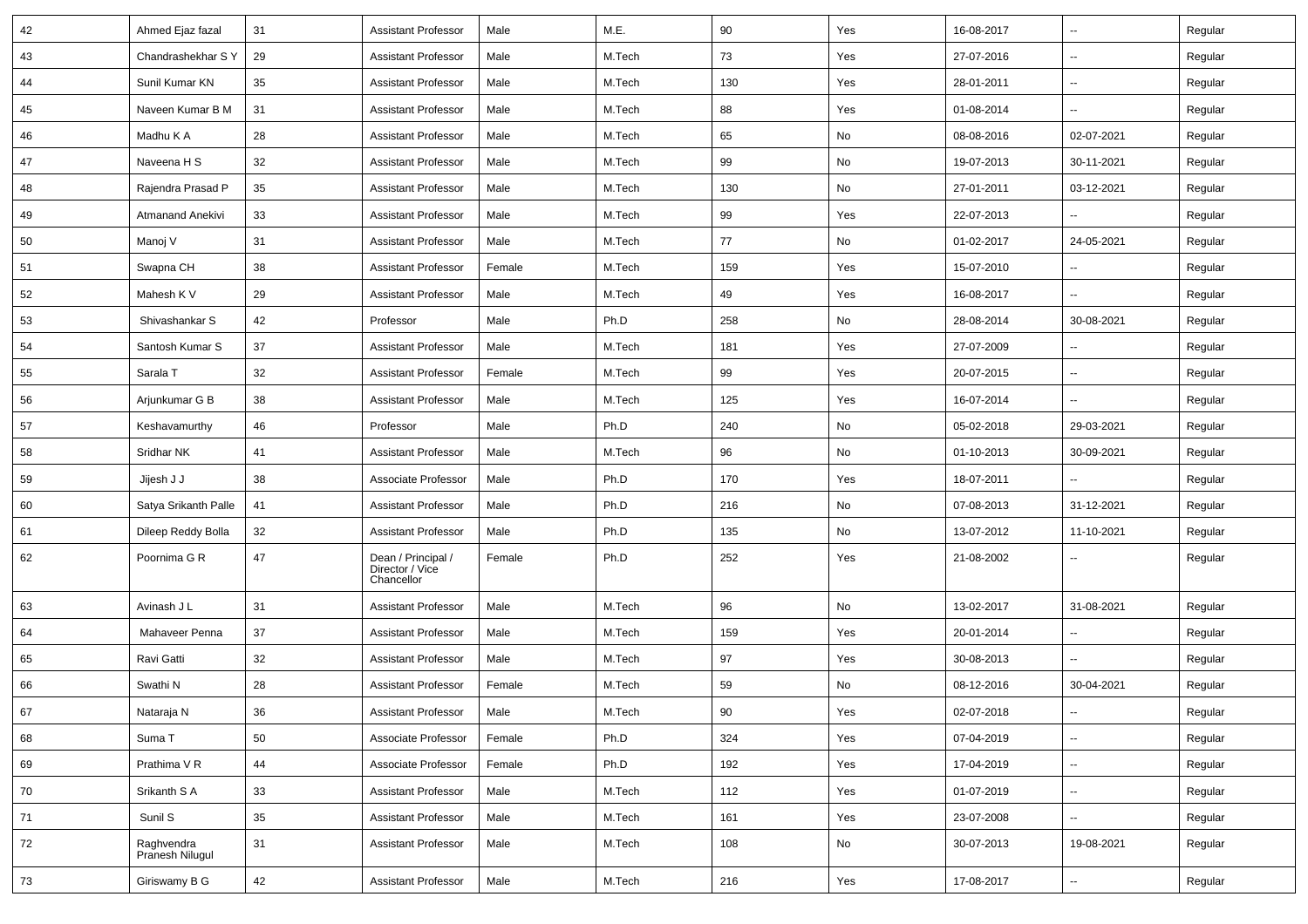| 74  | Nagesh R                 | 31 | Assistant Professor                                 | Male   | M.Tech  | 84           | Yes | 15-02-2017 | $\overline{\phantom{a}}$ | Regular |
|-----|--------------------------|----|-----------------------------------------------------|--------|---------|--------------|-----|------------|--------------------------|---------|
| 75  | Venkatesh Reddy D<br>м   | 35 | Assistant Professor                                 | Male   | M.E.    | 128          | No  | 22-02-2017 | 19-08-2021               | Regular |
| 76  | Suresh R                 | 34 | <b>Assistant Professor</b>                          | Male   | M.Tech  | 111          | Yes | 23-07-2014 | --                       | Regular |
| 77  | Devendra Reddy M         | 34 | <b>Assistant Professor</b>                          | Male   | M.Tech  | 114          | Yes | 22-07-2015 | $\overline{\phantom{a}}$ | Regular |
| 78  | Panchakshari H V         | 52 | Professor                                           | Male   | Ph.D    | 314          | No  | 18-01-2018 | 30-09-2021               | Regular |
| 79  | Chandra Prasad B<br>S    | 32 | <b>Assistant Professor</b>                          | Male   | M.Tech  | 111          | No  | 16-07-2012 | 30-04-2021               | Regular |
| 80  | Bhaskar U                | 31 | <b>Assistant Professor</b>                          | Male   | M.Tech  | 86           | No  | 23-01-2015 | 19-08-2021               | Regular |
| 81  | Shrishail Kakkeri        | 54 | Professor                                           | Male   | Ph.D    | 361          | Yes | 30-01-2012 | $\overline{\phantom{a}}$ | Regular |
| 82  | Ramani Krishnan          | 52 | Assistant Professor                                 | Female | M.Sc.   | 336          | Yes | 10-09-2001 | Ξ.                       | Regular |
| 83  | Deepak G                 | 40 | Professor                                           | Male   | Ph.D    | 180          | Yes | 01-08-2014 | --                       | Regular |
| 84  | Harshitha Urs A S        | 32 | <b>Assistant Professor</b>                          | Female | M.Sc.   | 84           | Yes | 07-02-2017 | $\overline{\phantom{a}}$ | Regular |
| 85  | Manjunath N K            | 31 | <b>Assistant Professor</b>                          | Male   | M.Sc.   | 108          | Yes | 23-07-2018 | $\overline{\phantom{a}}$ | Regular |
| 86  | Kavitha B N              | 39 | <b>Assistant Professor</b>                          | Female | M.Sc.   | 132          | Yes | 24-07-2014 | $\overline{\phantom{a}}$ | Regular |
| 87  | Jyoti N Rayar            | 32 | <b>Assistant Professor</b>                          | Female | M.Sc.   | 96           | Yes | 13-02-2017 | $\overline{\phantom{a}}$ | Regular |
| 88  | Shashidhara J M          | 30 | Assistant Professor                                 | Male   | M.Sc.   | 84           | Yes | 27-01-2016 | Ξ.                       | Regular |
| 89  | Suneetha Rani N          | 38 | Assistant Professor                                 | Female | M. Phil | 192          | Yes | 25-07-2018 | $\overline{\phantom{a}}$ | Regular |
| 90  | K Srinivasa Rao          | 42 | Associate Professor                                 | Male   | Ph.D    | 219          | Yes | 23-07-2018 | $\overline{\phantom{a}}$ | Regular |
| 91  | Mamatha C H              | 53 | Professor                                           | Female | Ph.D    | 310          | No  | 04-07-2018 | 25-06-2021               | Regular |
| 92  | Indiramma M H            | 37 | Assistant Professor                                 | Female | M.Sc.   | 129          | Yes | 03-10-2013 | $\overline{\phantom{a}}$ | Regular |
| 93  | Venkata Krishna<br>Reddy | 41 | Associate Professor                                 | Male   | Ph.D    | 216          | Yes | 04-07-2019 | $\overline{\phantom{a}}$ | Regular |
| 94  | Nayana B P               | 28 | <b>Assistant Professor</b>                          | Female | M.Tech  | 48           | Yes | 28-01-2019 | Ξ.                       | Regular |
| 95  | Rajakumara H N           | 48 | Professor                                           | Male   | Ph.D    | 286          | No  | 09-02-2017 | 08-03-2021               | Regular |
| 96  | Thyagaraj K J            | 28 | Assistant Professor                                 | Male   | M.Tech  | 48           | Yes | 01-07-2019 | --                       | Regular |
| 97  | Abhishek S               | 25 | <b>Assistant Professor</b>                          | Male   | M.Tech  | 30           | Yes | 06-02-2020 | $\overline{\phantom{a}}$ | Regular |
| 98  | Mohammed<br>Khurram J    | 38 | <b>Assistant Professor</b>                          | Male   | M.Tech  | 144          | Yes | 17-06-2019 | --                       | Regular |
| 99  | Nageswara Guptha<br>м    | 46 | Dean / Principal /<br>Director / Vice<br>Chancellor | Male   | Ph.D    | 200          | Yes | 02-07-2015 | $\overline{\phantom{a}}$ | Regular |
| 100 | Divyaraj G N             | 31 | Assistant Professor                                 | Female | M.Tech  | 84           | Yes | 23-01-2015 | Ξ.                       | Regular |
| 101 | Dhasarathan N            | 34 | Associate Professor                                 | Male   | Ph.D    | 95           | Yes | 06-07-2019 | Щ,                       | Regular |
| 102 | Nirmal Raja K            | 38 | Associate Professor                                 | Male   | Ph.D    | 101          | Yes | 20-07-2019 | $\overline{\phantom{a}}$ | Regular |
| 103 | T Justin Jose            | 45 | Professor                                           | Male   | Ph.D    | 192          | Yes | 29-08-2019 | $\overline{\phantom{a}}$ | Regular |
| 104 | Amrutha C                | 24 | <b>Assistant Professor</b>                          | Female | M.Tech  | $\mathbf{1}$ | Yes | 01-07-2021 | $\sim$                   | Regular |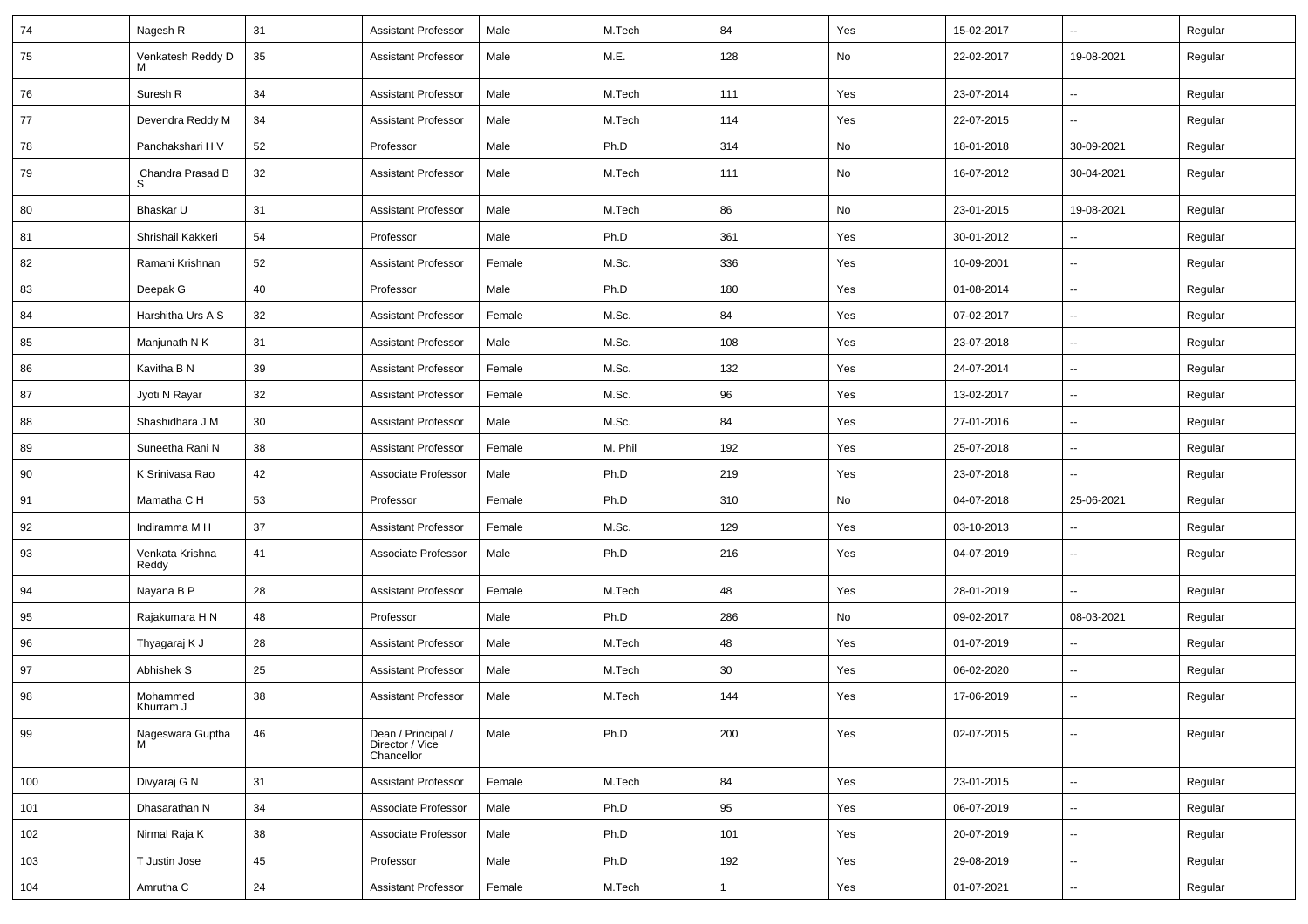| 105 | Chaitra T S             | 33 | <b>Assistant Professor</b> | Female | M.Tech     | 13             | No  | 08-12-2020 | 30-06-2021               | Regular |
|-----|-------------------------|----|----------------------------|--------|------------|----------------|-----|------------|--------------------------|---------|
| 106 | Nandaraja<br>Shadlageri | 31 | <b>Assistant Professor</b> | Male   | M.Tech     | 51             | No  | 31-01-2019 | 31-03-2021               | Regular |
| 107 | Nida Fathima A          | 26 | <b>Assistant Professor</b> | Female | M.Tech     | 15             | No  | 01-10-2020 | 30-06-2021               | Regular |
| 108 | Nirmala S Guptha        | 45 | Professor                  | Female | Ph.D       | 271            | Yes | 31-08-2020 | $\overline{\phantom{a}}$ | Regular |
| 109 | Nandini P               | 31 | <b>Assistant Professor</b> | Female | M.Tech     | 118            | Yes | 14-07-2014 | --                       | Regular |
| 110 | Veda n                  | 35 | <b>Assistant Professor</b> | Female | M.Tech     | 98             | Yes | 01-10-2020 | $\overline{\phantom{a}}$ | Regular |
| 111 | Rakshitha K S           | 25 | <b>Assistant Professor</b> | Female | M.Tech     | 13             | Yes | 01-10-2020 | Ξ.                       | Regular |
| 112 | Chandramoully Y J       | 35 | Associate Professor        | Male   | Ph.D       | 120            | Yes | 06-07-2019 | $\overline{\phantom{a}}$ | Regular |
| 113 | Rajesh C N              | 35 | Associate Professor        | Male   | Ph.D       | 156            | Yes | 20-07-2019 | $\overline{\phantom{a}}$ | Regular |
| 114 | Balamurugan             | 44 | Associate Professor        | Male   | Ph.D       | 264            | Yes | 20-07-2019 | $\overline{\phantom{a}}$ | Regular |
| 115 | Pradeep M               | 31 | <b>Assistant Professor</b> | Male   | M.Tech     | 84             | No  | 17-07-2017 | 24-05-2021               | Regular |
| 116 | Sagaymary Sheila        | 63 | <b>Assistant Professor</b> | Female | M. Phil    | 468            | No  | 01-04-2018 | 01-02-2021               | Regular |
| 117 | Balaji K                | 41 | <b>Assistant Professor</b> | Male   | M.E.       | 180            | Yes | 15-07-2013 | Ξ.                       | Regular |
| 118 | Tejaswini N P           | 33 | <b>Assistant Professor</b> | Female | M.Tech     | 72             | Yes | 01-12-2020 | $\overline{\phantom{a}}$ | Regular |
| 119 | Bhavya A                | 29 | <b>Assistant Professor</b> | Female | M.Tech     | 22             | Yes | 01-12-2020 | $\overline{\phantom{a}}$ | Regular |
| 120 | Alla Gowthami           | 26 | <b>Assistant Professor</b> | Female | M.Tech     | 32             | Yes | 01-12-2020 | $\overline{\phantom{a}}$ | Regular |
| 121 | Shwetha M Angadi        | 26 | <b>Assistant Professor</b> | Female | M.Tech     | 15             | Yes | 01-12-2020 | --                       | Regular |
| 122 | Kusuma B                | 33 | <b>Assistant Professor</b> | Female | M.Tech     | 13             | Yes | 01-12-2020 | $\overline{\phantom{a}}$ | Regular |
| 123 | Chaitra K V             | 30 | <b>Assistant Professor</b> | Female | M.Tech     | 12             | Yes | 01-12-2020 | Ξ.                       | Regular |
| 124 | Janhavi H P             | 30 | <b>Assistant Professor</b> | Female | M.Tech     | 13             | Yes | 01-12-2020 | $\overline{\phantom{a}}$ | Regular |
| 125 | <b>SHUSHMAR</b>         | 36 | <b>Assistant Professor</b> | Female | M.Tech     | 114            | Yes | 01-01-2021 | $\overline{\phantom{a}}$ | Regular |
| 126 | Meikandan               | 35 | Associate Professor        | Male   | Ph.D       | 158            | Yes | 03-07-2019 | Ξ.                       | Regular |
| 127 | Momin Ruhi              | 30 | <b>Assistant Professor</b> | Female | M.Tech     | 12             | Yes | 01-01-2021 | --                       | Regular |
| 128 | Sruthi P V              | 33 | <b>Assistant Professor</b> | Female | M.Tech     | 36             | Yes | 01-12-2020 | $\overline{\phantom{a}}$ | Regular |
| 129 | Nisha S K               | 25 | <b>Assistant Professor</b> | Female | M.Tech     | $\overline{7}$ | Yes | 01-12-2020 | Ξ.                       | Regular |
| 130 | Vinutha A               | 26 | <b>Assistant Professor</b> | Female | M.Tech     | 7              | Yes | 01-12-2020 | $\overline{\phantom{a}}$ | Regular |
| 131 | Arathi B N              | 43 | <b>Assistant Professor</b> | Female | M.Tech     | 168            | No  | 20-07-2012 | 31-08-2021               | Regular |
| 132 | Ajathashatru Samal      | 41 | Associate Professor        | Male   | Ph.D       | 204            | Yes | 31-08-2020 | Ц.                       | Regular |
| 133 | Karthik Reddy S         | 36 | <b>Assistant Professor</b> | Male   | M. Phil    | 156            | Yes | 01-12-2017 | ₩,                       | Regular |
| 134 | Sunitha Y K             | 43 | Associate Professor        | Female | Ph.D       | 204            | No  | 05-03-2020 | 30-04-2021               | Regular |
| 135 | Geetha V                | 33 | <b>Assistant Professor</b> | Female | <b>MBA</b> | 76             | No  | 03-08-2015 | 30-10-2021               | Regular |
| 136 | Akshatha S              | 28 | <b>Assistant Professor</b> | Female | MBA        | 70             | No  | 01-02-2016 | 30-09-2021               | Regular |
| 137 | Yeshwanth SV            | 25 | <b>Assistant Professor</b> | Male   | MBA        | 14             | No  | 01-10-2020 | 30-09-2021               | Regular |